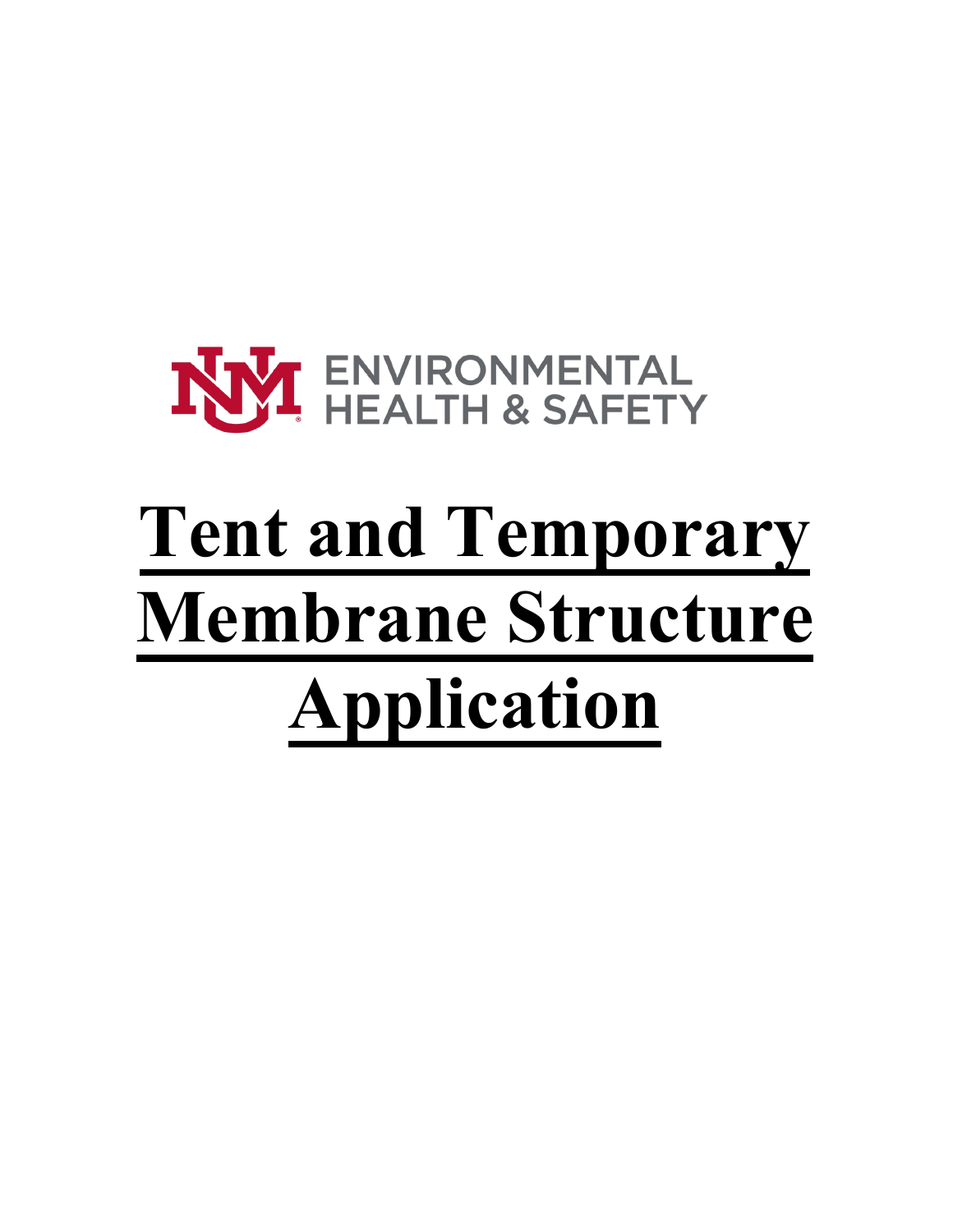

Tent Application Instructions:

- Fill out application completely.
- Once filled out, email application to UNM Environmental Health and Safety Department (ehsweb-L@list.unm.edu) for review.
- Attach a detailed plot/site plan showing tent(s) and the surroundings.
- Attach a detailed floor plan for each tent or canopy over 100 square feet.
- All tents and canopies shall have a permanently affixed label bearing the flame resistance information.
- A Final Inspection will have to be conducted prior to tent use confirming the set-up conforms to approved application and plans.

**NOTE: If your event has more than four (4) 10x10 pop-up type canopies, is being used for cooking, or is the tents are larger than 10x10 (any number of tents) you should fill out this application. If not, you are still required to comply with all other UNM Special Event Policies and Procedures.** 

TO BE COMPLETED BY APPLICANT

| <b>Event Information</b>           |                    |  |
|------------------------------------|--------------------|--|
| Event Name:                        | Event Coordinator: |  |
| Contact Number:                    | Contact Email:     |  |
|                                    |                    |  |
| Schedule                           |                    |  |
| Set-Up Date:                       | Set-Up Time:       |  |
| Event Start Date:                  | Event End Date:    |  |
| <b>Start Time:</b>                 | End Time:          |  |
| Move Out Day:                      | Move Out Time:     |  |
| Area of Campus for Tent(s) Set-up: |                    |  |
|                                    |                    |  |
| Address:                           |                    |  |

| Tent Information            |                |  |
|-----------------------------|----------------|--|
| Tent Contractor:            | Telephone:     |  |
| <b>Emergency Telephone:</b> | Email Address: |  |
| Number of Tent(s)           | Tent(s)Sizes   |  |
|                             |                |  |
|                             |                |  |

| Use of $Tent(s)$                                                  |                              |  |
|-------------------------------------------------------------------|------------------------------|--|
| What Will your tent(s) be used for:                               |                              |  |
|                                                                   |                              |  |
| Assembly Use (10 or more Persons) Yes <sup>n</sup> No   Describe: |                              |  |
| Drinking or Dinning                                               | $Yes \Box No \Box Describe:$ |  |
| Demonstration of Exhibit Purposes Yes <sup>n</sup> No Describe:   |                              |  |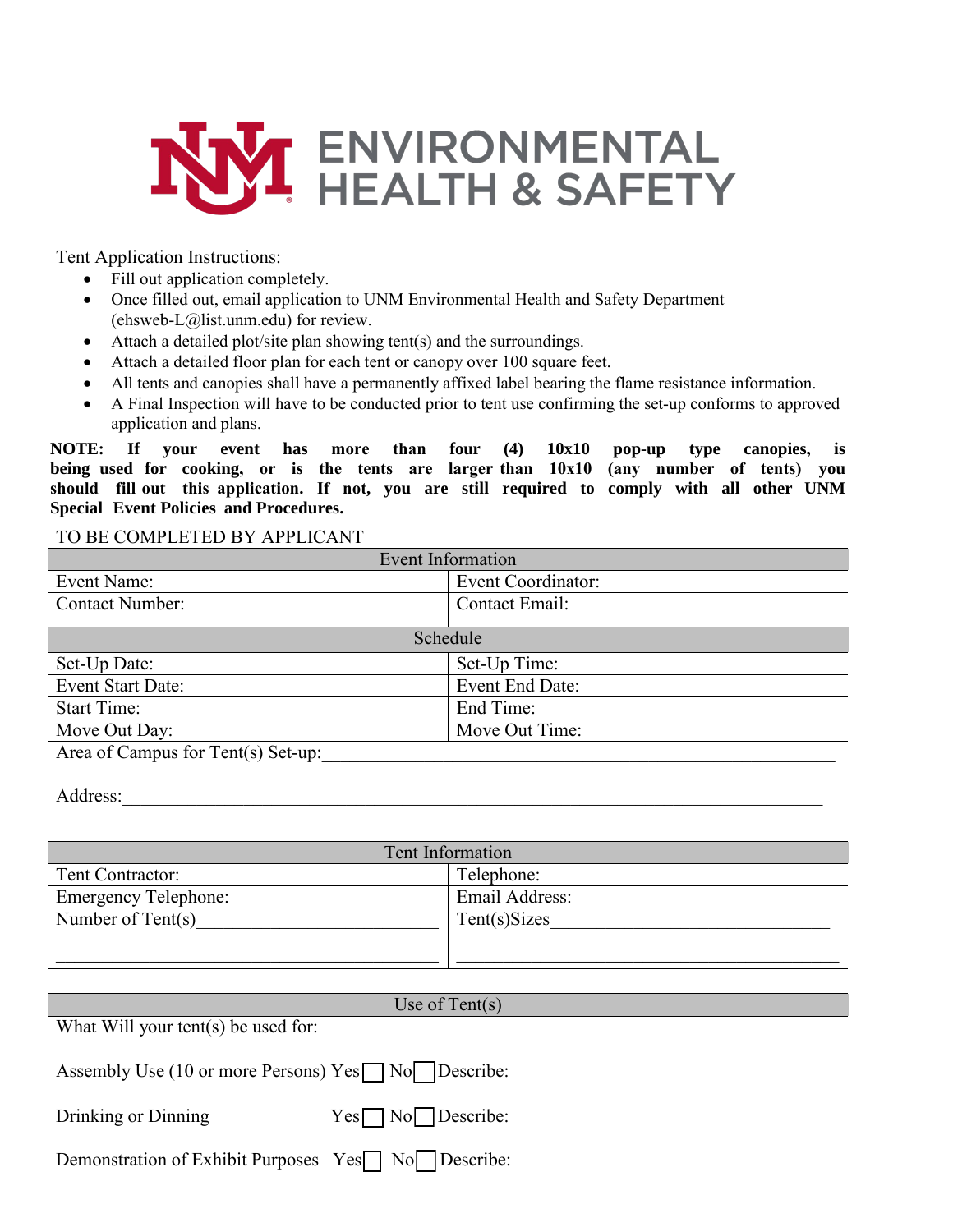| Cooking | Yes□ No□ Describe Cooking Operation: |
|---------|--------------------------------------|
|         |                                      |
|         |                                      |

| Will Your Tent Have                    |                                       |  |
|----------------------------------------|---------------------------------------|--|
| Tables & Chairs: $Yes \Box No \Box$    | $Yes \Box No \Box$<br>Heaters:        |  |
| Platforms:<br>$Yes \Box No \Box$       | Cooking Equipment: $Yes \Box No \Box$ |  |
| Dance Floor:<br>Yes $\mid$ No $\sqcap$ | $Yes \mid No \square$<br>Generators:  |  |

| <b>Tent Requirements</b>                                                                                                                                   |  |
|------------------------------------------------------------------------------------------------------------------------------------------------------------|--|
| PLOT/SITE PLAN. A detailed plot/site plan drawing shall be provided to UNM Environmental Health                                                            |  |
| and Safety Department with the information listed below six week prior to set-up.                                                                          |  |
| <b>CONSTRUCTION DOCUMENTS.</b> Detailed site and floor plan for tents shall be proved with each application                                                |  |
| for approval. The tent floor plan shall indicate means of egress, seating arrangement, heating and electrical                                              |  |
| equipment, exit signs, no smoking signs, fire extinguishers, cooking equipment, and exhibits. (IFC 2404.6)                                                 |  |
| <b>LOCATION.</b> Tents or canopies shall not be located within 20 feet of lot lines, vehicles, or generators. All                                          |  |
| dimensions shall be indicated on the site plan. (IFC 2403.8)                                                                                               |  |
| <b>DISPLAY OF MOTOR VEHILCES.</b> Vehicles and equipment used for display within or near tents shall have                                                  |  |
| batteries disconnected, not exceed a quarter of the fuel tanks capacity or five gallons, whichever is less, and tank                                       |  |
| openings shall be locked and sealed. Vehicles shall not obstruct the means of egress. (IFC 2404.18)                                                        |  |
| <b>PROPANE/LP GAS.</b> Propane containers shall not be stored in or located within 10 feet of a tent or canopy in an                                       |  |
| approved locations. Containers, piping, and valves shall be adequately protected and secured to prevent                                                    |  |
| tampering, and damage from vehicle. Containers shall be securely fastened in place to prevent tipping, falling or<br>unauthorized movement. (IFC 2404.16.) |  |
| <b>ANCHORAGE REQUIRED.</b> Tents or Membrane Structures and their appurtenances shall be adequately roped,                                                 |  |
| braced or anchored to withstand the elements of weather and prevent against collapsing. (IFC 2403.9)                                                       |  |
| AIR INFLATED FUN JUMPS. Air inflated fun jumps shall be approved on the site plan. (IFC 2403.4 and IFC                                                     |  |
| 2403.2)                                                                                                                                                    |  |
| <b>HEATING &amp; COOKING.</b> All heating, cooking, and warming devices shall be indicated on the floor plan.                                              |  |
| Cooking appliance approvals shall be granted on a case by case basis. (IFC 2404.15)                                                                        |  |
| <b>COOKING TENTS</b> . If approved, tents used for cooking shall be separated a minimum of 20 feet from other                                              |  |
| tents or membrane structures. IFC 2404.15.5                                                                                                                |  |
| <b>OUTDOOR COOKING.</b> Outdoor cooking shall not be performed within 20 feet of a tent or membrane structure.                                             |  |
| IFC 2404.15.6                                                                                                                                              |  |
| VEGETATION AND WASTE Combustible vegetation and waste shall be cleared 30 feet back from tents or                                                          |  |
| canopies. A description of the floor surface surrounding the tent or canopy and the floor within the tent or canopy                                        |  |
| shall be indicated on the floor plan. (IFC 2404.21)                                                                                                        |  |
| <b>COMBUSTIBLE MATERIAL</b> Hay, straw, shavings or similar combustible materials shall not be located within                                              |  |
| any tent or canopy containing an assembly occupancy. (IFC 2404.5)                                                                                          |  |
| CLEARANCES There shall be a minimum clearance of 3 feet between tent walls and tent contents. All                                                          |  |
| dimensions shall be indicated on the floor plan. (IFC 2404.11)                                                                                             |  |
| <b>GENERATORS</b> All generators shall be isolated from contact with the public by fencing or by other approved                                            |  |
| means. One 10# / 3A-40BC Fire Extinguisher is required per generator. Generator indications are required on the                                            |  |
| site plan. (IFC 2404.19)                                                                                                                                   |  |
| <b>FIRE EXTINGUISHERS</b> A Fire Extinguisher shall be provided for every 1500 square feet of tent or canopy                                               |  |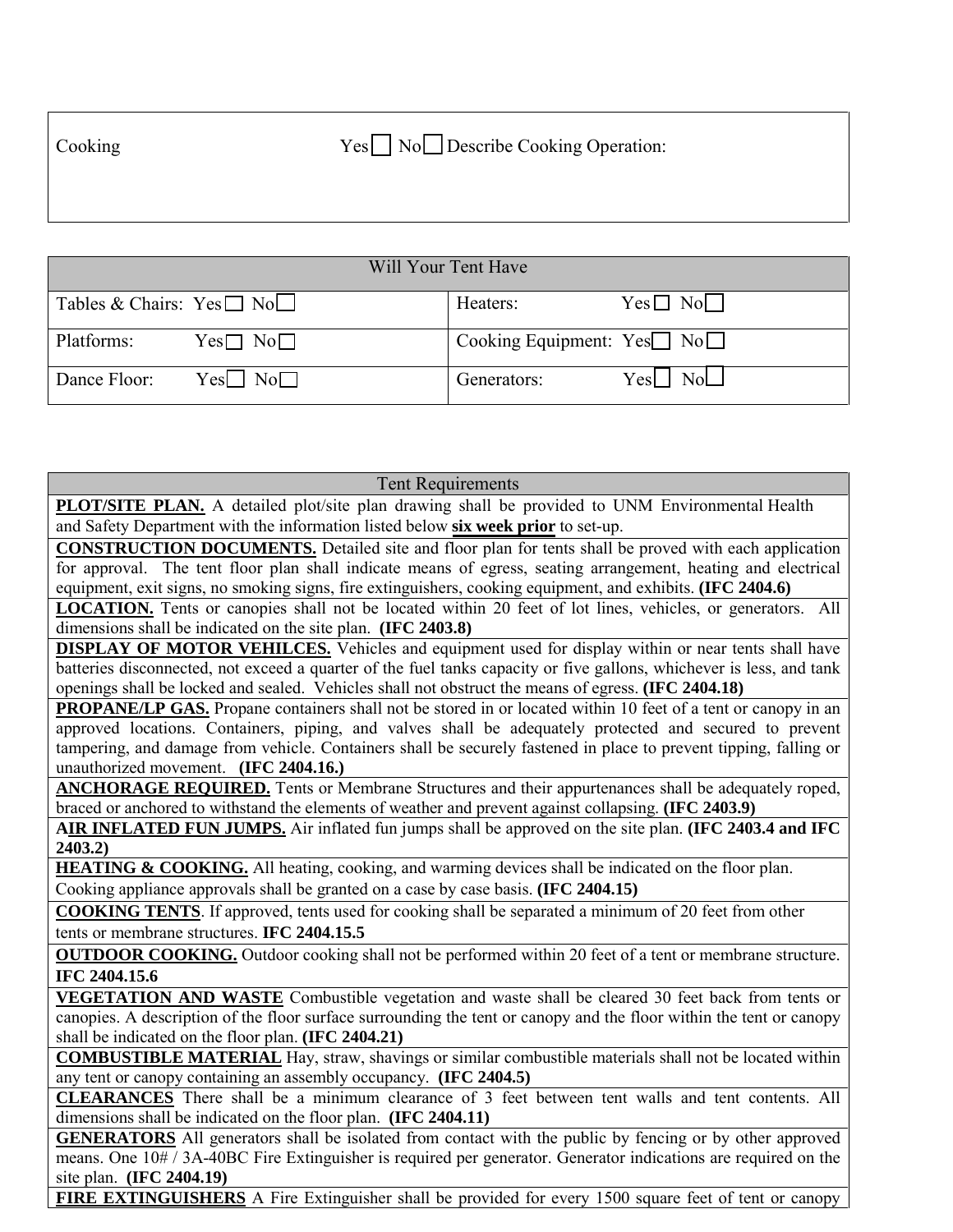space. Travel distance to a Fire Extinguisher shall not exceed 75 feet. Additional Extinguishers may be required based on the hazards. Extinguishers shall be indicated on the floor plan. **(IFC 2404.12)**

**REQUIRED EXITS** Equal or greater than: [10-199 persons 2 exits are required] [200-499 persons 3 exits are required] [500-999 persons 4 exits are required] [1000-1999 person 5 exits are required] Exits must be spaced appropriately. **(IFC 2403.12)**

**Minimum Egress Width** Exit with will be based on the occupant load but never less than 72 inches.

**EXITS** Exit openings shall remain open unless covered by a flame resistant curtain and contrasts with the color of the tent and be free sliding on a metal support. Exits and openings shall be indicated on the plans. **(IFC 2403.12.3)**

**EXIT SIGN ILLUMINATION AND EMERGENCY LIGHTING** Exit sign illumination and emergency lighting are required when the occupant load exceeds \*49\*. **(IFC 2403.12.6)**

**EXTENSION CORDS** Only approved **UL**, **FM**, or **NRTL,** three prong, grounded extension cords are permitted. Frayed or taped wire is prohibited. **(IFC 605.5)**

**TENT MATERIAL** All tent material shall meet "State of California Fire Marshal's Office" standards as per IFC Section 2404.2, NFPA 701, or CPAI-84. **(IFC 2404.2)**

**ACCESS** All Fire Hydrants and Fire Department appliances shall be free from obstructions. Fire Department access roads shall be a minimum or 20 feet. **(IFC 2403.8.1)** 

**CHAIRS.** Non-fixed chairs exceeding 200 shall be fastened together in groups no less than three or securely fastened to the floor. **(IFC 1028.12)**

**INSPECTIONS** Inspection times shall be scheduled within four hours of the event opening. All electrical equipment, catering devices, tables, chairs, merchandise etc., shall be set in place prior to inspection.

#### **Disclaimer**

The Tent and Membrane Fire Code Sections listed above are most commonly cited code sections and may not include all the code requirements for your set-up or event. The standards specified above are the minimal requirements, which the applicant may exceed. Additional Fire Codes requirements may apply during final inspection for any unforeseeable circumstances. An approved plot/site plan and floor plan does not guarantee final occupancy. A final inspection is required confirming the event matches both the approved plot/site and floor plan(s). You must attached a copy of your plot/site, and floor plans to this application and submit it to the UNM EHS Department a minimum of six (6) week prior to the event for review and approval. **Initials** 

#### **AFFIDAVIT OF APPLICANT**

I certify that the information contained in the foregoing application is true and correct to the best of my knowledge and I have read, understand and agree to abide by the State Fire Code & UNM Policies governing tents and temporary membrane structures on the University of New Mexico Campus. The undersigned herby acknowledges that all fire and life safety code requirements must be adhered to in order for this application to be accepted.

| <b>Applicants Name:</b> | Signature:        |
|-------------------------|-------------------|
| Print                   |                   |
| Applicant's Phone $#$   | Applicant's Email |
| Applicant's Cell $#$    | Date:             |

| Only<br>Environmental Health and Safety Use $O$ |  |       |
|-------------------------------------------------|--|-------|
| ⊢Rv∴<br>Approved <i>F</i>                       |  | Date: |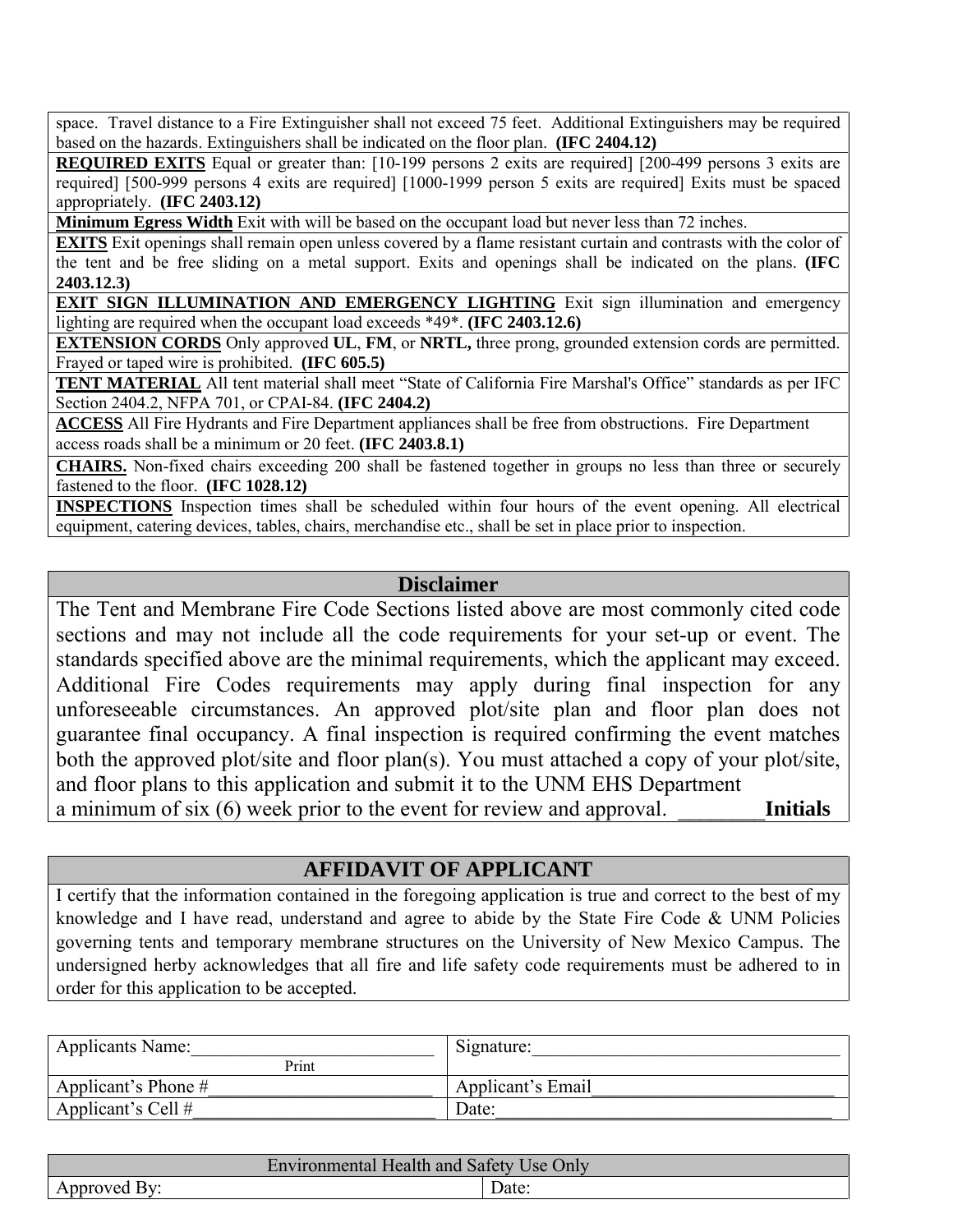### Comments:

#### **LEGEND:**